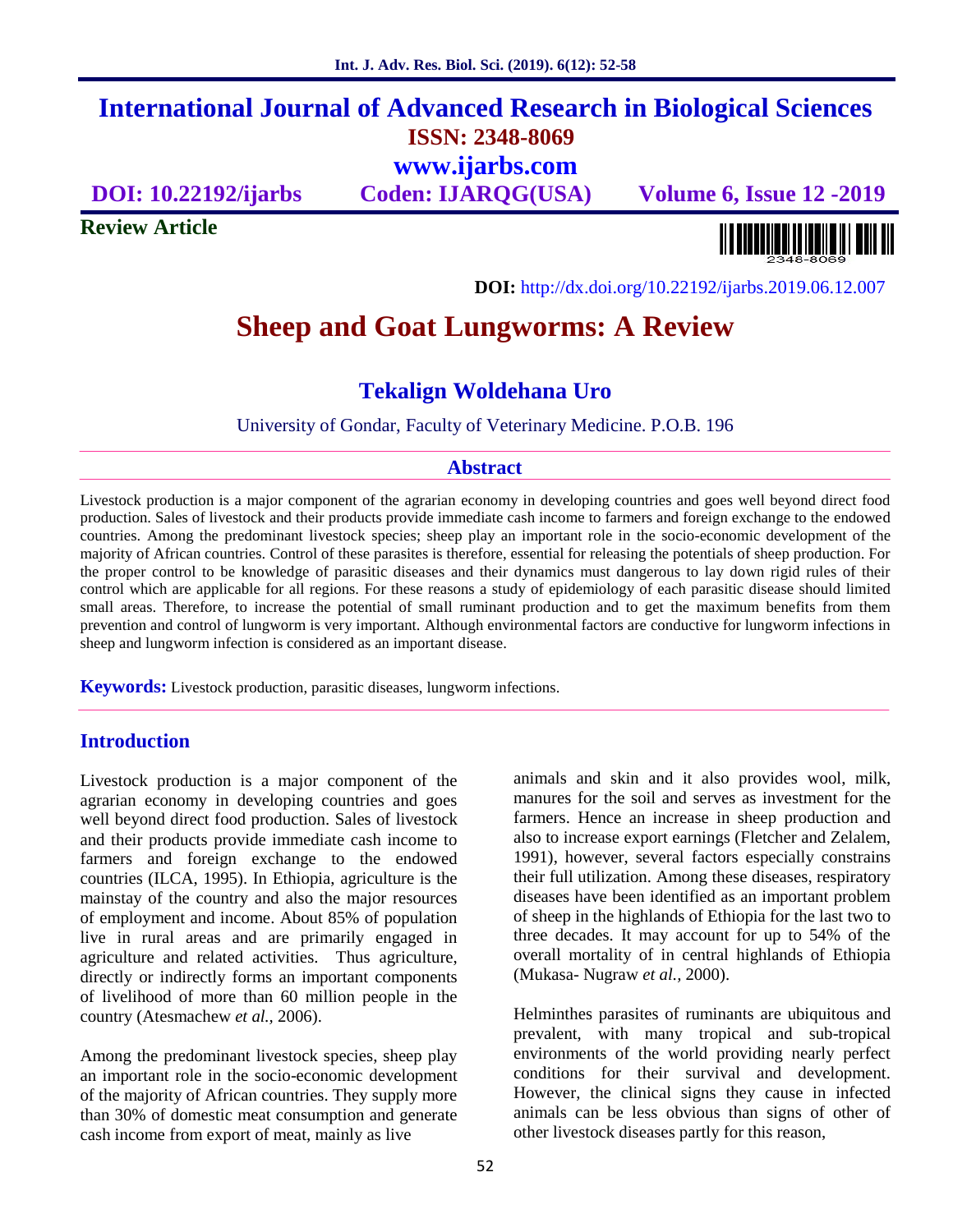infections with gastro-intestinal and other helminthes parasites are among the most neglected areas of veterinary in much of the developing world. It has however been established that high prevalence rates of infection with less obvious sign associated with poor production and unthriftness (Hansen and Perry, 1994).

Among the respiratory diseases endoparasites such as *dictyocaulidae* and/or certain *metastrongylidae* are known to exist in east Africa (Ethiopia, Kenya and Tanzania) and South Africa (Alemu *et al.,* 2006). Endoparasites including *Dictyocaulus filaria*, are major causes of death and morbidity on farms in Ethiopian highlands. Up to half of all sheep deaths and morbidity on farms in Ethiopia highlands are caused by pneumonia and endoparasites (ILCA, 1995).

The production losses due to helminthes is associated with direct direct consequences of clinical and sub clinical infections resulting in low productivity due to stunted growth, reduce weight gain, poor feed utilization or loss due to mortality or indirect loss associated with cost of treatment and control measures (Ayalew, 1995; Desalegn, 1999).

Control of these parasites is therefore, essential for releasing the potentials of sheep production. For the proper control to be knowledge of parasitic diseases and their dynamics must dangerous to lay down rigid rules of their control which are applicable for all regions. For these reasons a study of epidemiology of each parasitic disease should limited small areas (Radostitis *et al*., 2006). Therefore, to increase the potential of small ruminant production and to get the maximum benefits from them prevention and control of lungworm is very important.

Although environmental factors are conductive for lungworm infections in sheep and lungworm infection is considered as an important disease.

Therefore, the objectives of this study were;

 $\triangleright$  To determine prevalence of ovine lungworms infection

# **Literature Review**

## **Lungworm infection**

Lungworms are used for a variety of different groups of nematodes, some of which also have names; what they have in common is that they migrate to the hosts lungs or respiratory tracts, and cause bronchitis or

pneumonia. The lungworm will damage the air ways or lung tissue by inducing an inflammatory reaction inside the tissue. Ultimately the parasite survives and reproduces in the respiratory tissue (Kahn, 2005).

The common names of lungworm infection are verminous bronchitis or verminous pneumonia. It is a chronic and prolonged infection of sheep is characterized clinically by respiratory distress and pathologically by bronchitis and bronchopneumonia and is caused by nematode parasites. The lungworms in the super family *trichostrongyloidae* include several species in the genus *dictyocaulus* which infest hoofed animals, include most common domestic species. Different species are found in cattle deer (*Dictyocaulus viviparus*), Donkey and Horses (*Dictyocaulus arnfeldi*) and sheep and goats (*Dictyocaulus filaria, Protostrongylus rufescens* and *Mullerius capillaris*) (Kimberling, 1998).

### **Etiology**

Lungworm infections in different species caused by different nematodes, but the common causes of verminous pneumonia in sheep are *D. filaria, P. rufescens* and *M. capillaris.* Although mixed infections may occur. *D. filaria* predominates in most outbreaks and it belongs to super family *Trichostrongyloidae* while the latter two belong to *Metastrongylidae,* which have direct and indirect life cycles respectively (Urquhart *et al.,* 1996).

#### **Epidemiology**

Infestations of animals with lungworms have a very wide distribution depending on climatic conditions. The larvae require moisture for the development and a temperature of  $27^{\circ}$ c. they reach the infective stage in six or seven days. Disease is transmitted by coughing and a source of infection is infected pastures and water. L3 larvae for several months may survive in the bronchi of infected animals, particulary yearlings (Upadhayay, 2005).

Most outbreaks of Verminous pneumonia occurred during the cool season's especially autumn and early winter, due to the larvae stages of causative worms tolerate and prefer low temperature. The larvae of *D. filaria*, have considerable ability to resist cold and some will over winter even in extreme climates and it has worldwide distribution and causes serious loses but outbreak of infection, often with high mortality, occur in sheep in most temperate areas of the world.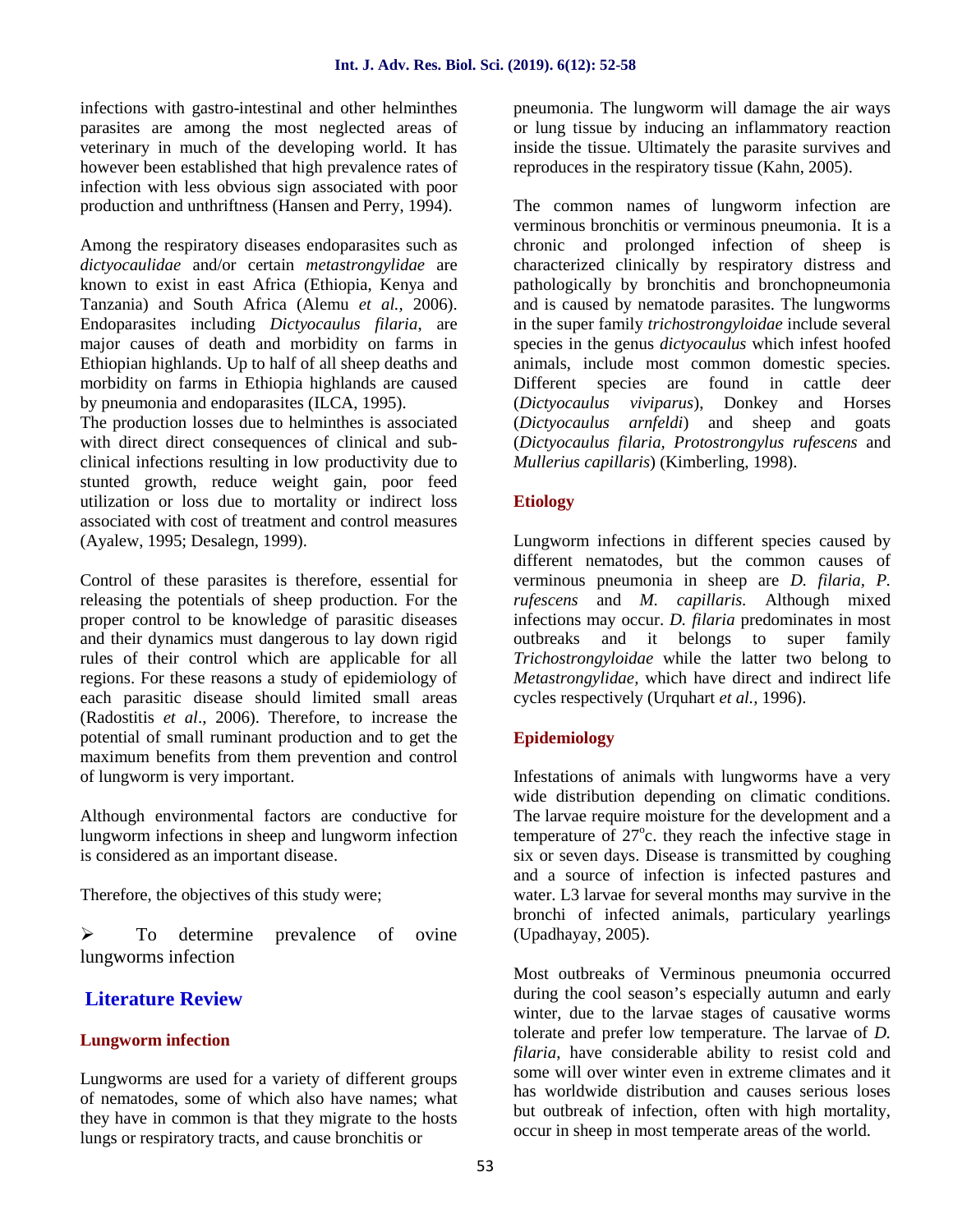The larvae requires moisture for development and can with stand moderately dry conditions for few days, but are able to live in moist conditions for several months and are fairly resistant to low temperature (Soulsby, 1986; Urquhart *et al.,* 1996). Animals 2 to 18 months old have higher incidence than do other age groups. Many fifth stage larvae are inhabited in their development during winter in the lungs of older animals but resume the process in the spring (Radostitis *et al.,* 2007).

In temperate areas, the epidemiology are somewhat similar to that of *D. viviparus* in both the survival of the over wintered larvae on pasture and the role of ewe as a carrier are significant factors in the presence of infection on the pasture from year to year in endemic areas. In ewes, it seems likely that the parasite is present largely as hypobiotic larvae in the lungs during each winter and mature during spring (Urquhart *et al.,* 1996). Development to L3 only occurs during the period from spring to autumn. In the lambs patent infections first occur in early summer but the heaviest infections are usually seen in autumn. In ewes, the prevalence of infection is lower and their larval output smaller. As with the other *Trichostrongloids,* it seems likely that only two cycles of the parasites occur during each grazing season (Tony, 2006; Urquhart *et al.,* 1996).

In warmer climates, were conditions are often unsuitable for survival of larvae, the carrier the carrier animals is a more important source of pasture contamination and outbreak of disease in lambs are most likely to occur after a period of prolonged rainfall round the time of weaning. Goats appear to be more suitable to infection than sheep and are thought to play a prominent in the dissemination of infection to the sheep at the time weaning (Johnston, 1998; Urquhart *et al.,* 1996). Although *D.filaria* is a primarily lungworm of sheep; it can infest and grow to maturity in cattle and can, after experimental infection, causes the death of calves (Blood *et al*., 1989).

*Mullerius capillaris* is by far the most common genus, and on many temperate areas such as Britannia, the eastern estates of USA and the winter rainfall regions of Australia almost all sheep carry the infection; the extensive distribution and high prevalence are partly attributable to its wide range of intermediate host (Urquhart *et al.,* 1996). The parasite is not usually found in lambs less than six months of ages. The larvae of M capillaries can resist a pair amount of drying, are most active relatively low temperature

 $(17-27<sup>o</sup>c)$  and are not killed by freezing. The infective larvae can also live up to nine weeks after the death of snail (Urquhart *et al.,* 1996).

*Protostrongylus rufescens*, whose intermediate host range is restricted to certain species of snails, has low prevalence through its geographic range is just as wide. Additional factors which play a part in ensuring the epidemiology of this worm are, first, the ability of L1 to survive for months in the faecal pellets, and secondly the presence of L3 in the intermediate host for the life time of the mollusk. Although important in this respect are the long period of potency and the apparent inability of the final host to develop acquired immunity so that the adult sheep have the heaviest infections and the highest prevalence (Urquhart *et al*., 1996).

#### **Economic importance**

Verminous pneumonia is caused by *Dictyocaulus filaria* of small ruminants is ubiquitous of small parasitosis which has considerable economic repercussion all over the world. It is known that heavy infection by *Dictyocaulus filaria* caused unthriftness, coughing, loss of weight or reduced weight gain and respiratory system damage can be so severe to lead to the death (Bekele *et al.,* 1992).

Heavy infection weakened the lungs and assists in reducing the general health and resistance of the host (Soulsby, 1982). The cost of retarded growth diminished utility of infected pastures and cost of prevention, diagnosis and treatment of the disease are so important (Urquhart *et al.,* 1996).

#### **Life cycle**

The general life cycle of lungworm begins with an ingestion of infected larvae. The infected larvae then penetrate the intestinal wall where larvae migrate in to lungs through the blood stream and reside in the lungs until the development of adult larvae, after that the eggs of the adult larvae hatch to produce lungworm larvae. While the eggs that reside in the lungs are coughed up and then ingested back into the stomach then it passes to the rectum with faeces (Kahn, 2005).

The life cycle of *D. filaria* is direct. The egg may hatch in the lungs, but are usually coughed up and swallowed, and hatch while they pass through the alimentary tract of host. Some eggs may expel in the nasal discharge. The L1 migrates up to the trachea, are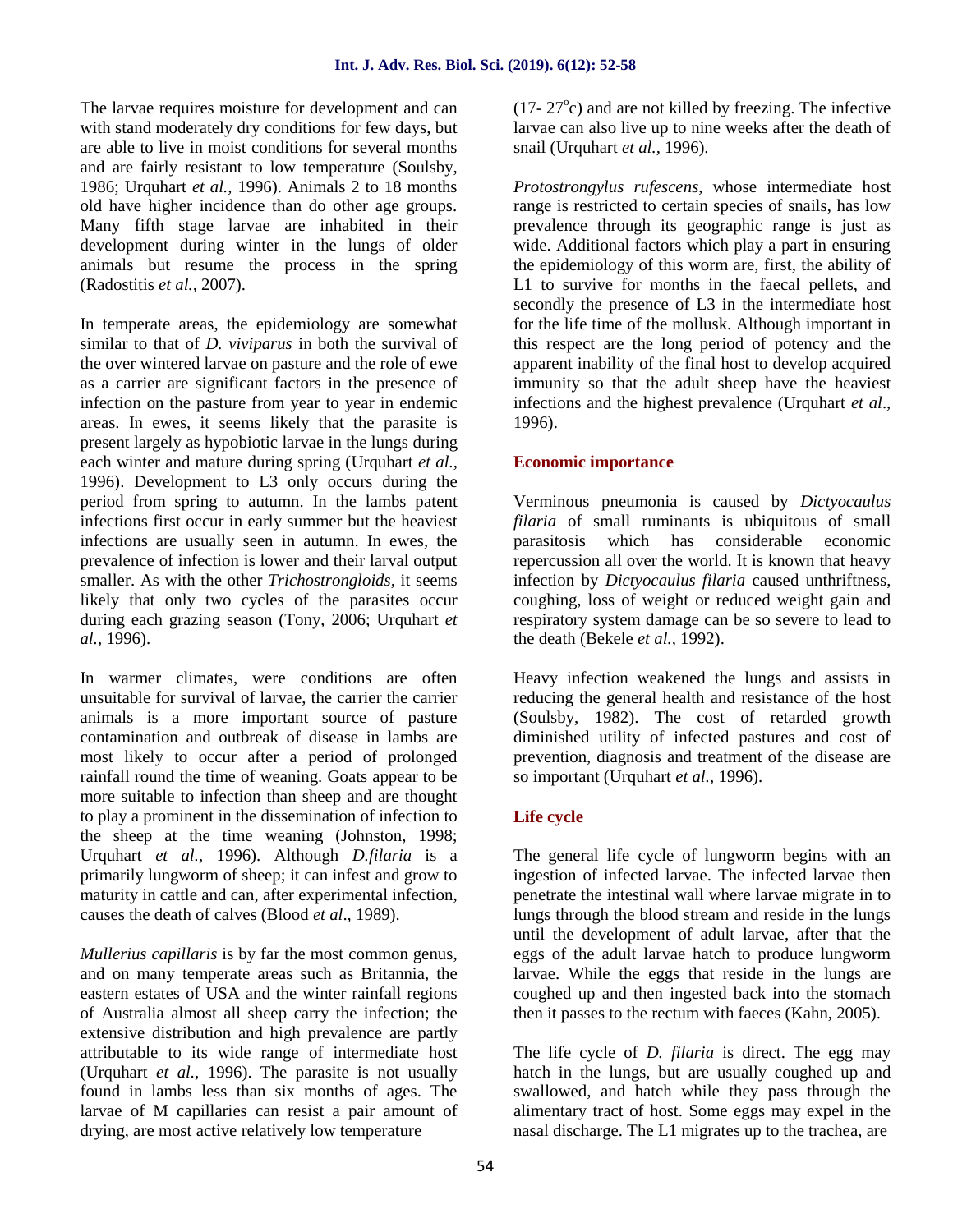swallowed and pass out in the faeces. The larvae are unique in that they are present in fresh faeces, are characteristically sluggish, and their intestinal cells are filled with dark brown food granules. In consequences the periparasitic stages do not require feed (Woldesenebet and Mohamed, 2012). Under days, but usually takes longer in the field. L3 stage reached in five days, but usually takes longer in the field. The L3 leaves the faecal pat to reach herbage either by their motility or through the agency of the fungus pilobolus. After the ingestion, L3 penetrates the intestinal mucosa and pass to the mesenteric lymph node where they moult. Then L4 travels via the lymph and blood vessels to the lungs and break out of capillaries in to the alveoli about one week after infection. The final moult occur in the bronchioles a few days later and the young adults then move up the bronchi and mature. The prepatent period is five weeks (Johnson, 1998; Soulsby, 1986 and Urquhart *et al.,* 1996).

The life cycle of *Metastrongylida*e is indirect, since larvae can only mature in an intermediate host. The eggs develop in the lungs of the host and the first stage larvae passes in to the faeces. For the further development in ti infective stage requires 12 to 14 days and two ecdyses are the larvae pass to the lungs of the host via the mesenteric lymphatic glands, in which the third ecdyses takes place. In *protostrongylus rufescencs* transplacental transmissions occurs and larvae can be found in the liver and in the lungs of fetuses and new born lambs (Soulsby, 1986).

#### **Pathogenesis**

The pathogenesis effect of lungworm depends on their location within the respiratory tract, the number of infective larvae ingested, the animal immune status, the nutritional status and the age of host (Fraser, 1991 and Blood *et al*., 1986). Larvae migrating through the alveoli and bronchioles produce an inflammatory response, which may block small bronchi and bronchioles with inflammatory exudates. The bronchi contain fluids and immature worms; latter adult worms and the exudates they produce also block the bronchi. Secondary bacterial pneumonia and concurrent viral infections are often complications of *dictyocaulosis* (Howard, 1993; Kahn, 2005 and Urquhart *et al.,* 1996).

Inflammatory process spreads to the surrounding per bronchial tissue and exudates pass back in to the bronchioles and alveoli causing atelectasis and catarrh or pneumonia (Soulsby, 1986). The young larvae

passing through the intestine may irritate mucosa and cause the diarrhea and *D. filaria* is the most pathogenic of ovine lungworms (Kimberling, 1998). In *M. capillaries* and *P. rufescens* infections, chronic, eosinophilic, granulomatous pneumonia seems to predominate; the reaction is in the bronchioles and alveoli that contain the parasites, their eggs or larvae. They are surrounded by macrophages, giant cells, eosinophiles and other inflammatory cells, which produce gray or beige plaques (1-2mm); greenish nodular lesions may also develop. The effect of these lesions in sheep is minor, perhaps the because of the predominantly subpleural location. This infection represents the lower end of the pathogenic spectrum for lung worms (Kahn, 2005).

In *P. rufescens* infection the affected alveolar and bronchiolar epithelium is desquamated, a blood vessel takes place in the area. The result is a small focus of lobular pneumonia roughly conical in shape and yellowish gray in color. It is suggested that when the larval stages of *M. capillarie*s migrated through the wall of small intestine, the resulting damage may predispose to enterotoxaemia (Denbarga *et al.,* 2013).

#### **Clinical sign**

The clinical sign of lungworm infection may range from moderate, coughing, to marked increase in respiratory rates accompanied by production losses (FOA, 1994). The disease is most frequently seen in young animals. This clinical manifestation may vary from animal to animals with the number of infecting worms (Kimberling, 1998).

The most common signs are coughing and unthriftness which is prevalent in endemic areas is usually confined to young animals. In more severe case dyspnea and tenacious nasal discharge are also present. This signs may be accompanied by diarrhea and anemia due to concurrent gastro-intestinal trichstrongylosis or fasciolosis (Urquhart *et al.,* 1996).

#### **Necropsy finding**

At necropsy, most lesions are found in respiratory system with infection by *D. filaria*, the bronchi, especially those of diaphragmatic lobes, contain tangled masses of worm mixed with frothy exudates. Atelectatic and infected lobules often surround or extend ventrally from infected bronchi. Bronchioles infected with *P. rufescens* often are closed with worms and exudates and consequently affected lobules may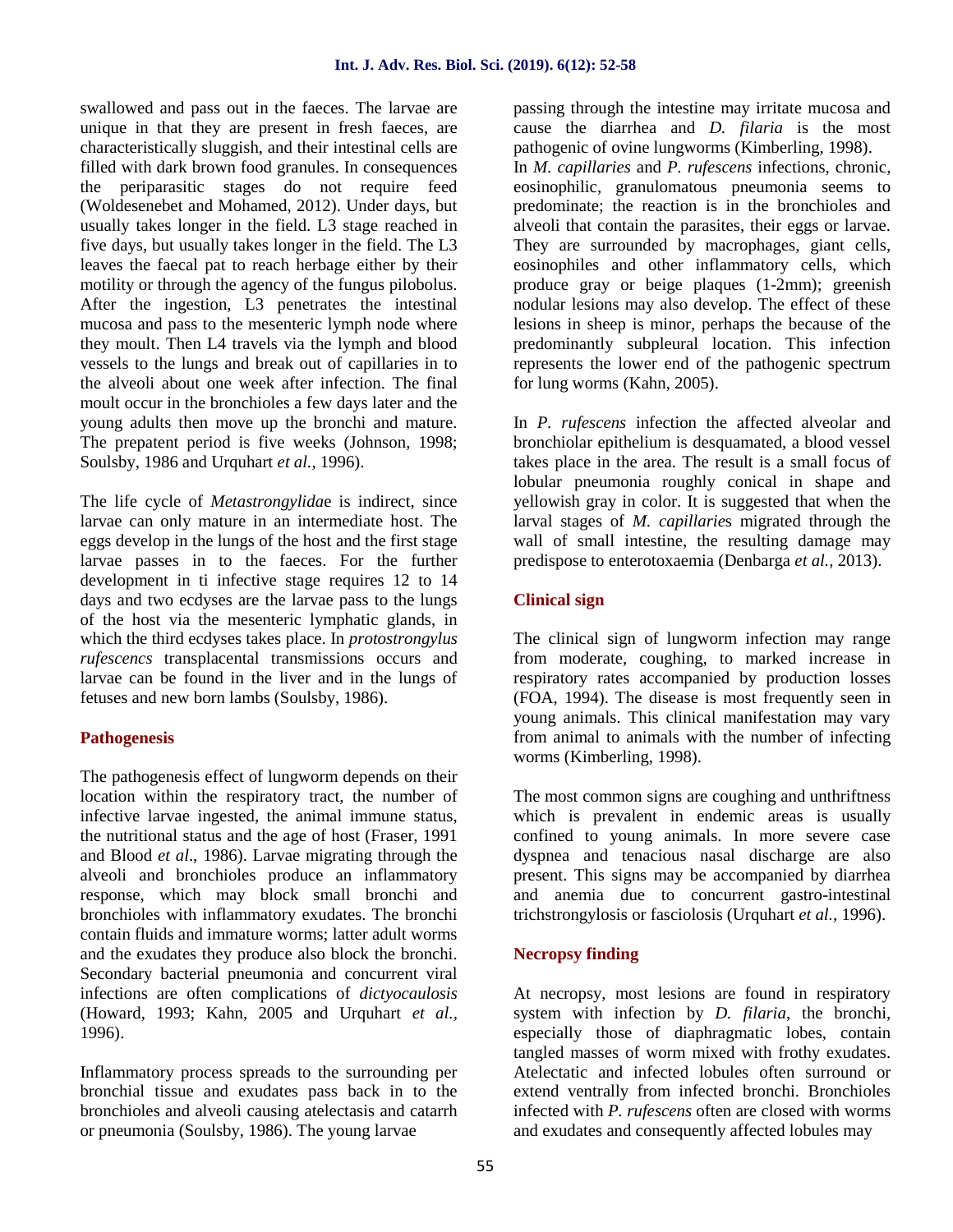be atelectatic and infected. Lungs infected with *M. capillaris* contain red, gray or green nodules 1 to 2 mm in diameter. These lesions, located in sub-pleura of diaphragmatic lobes, vary in consistency, number and shape (Kimberling, 1998). The nodules in the lungs as the result of *M. capillaris* infection have the feeling of leads hot. Infection of goats by *M. capillaris* leads to a diffuse infection quit different to the nodular reaction in sheep and to the production of an intestinal pneumonia (Blood *et al.,* 1989).

#### **Diagnosis**

Diagnosis is based on history, clinical sign, epidemiology, presence of first stage larvae in feaces, and necropsy of animals in some herd or flock (Urquhart *et al.,* 1996).

A convenient method for recovering of larvae is in the vermin technique in which faeces (25kg) are wrapped in cheese cloth and suspend or place in water container in conical flask. The water at the bottom of flask is examined for the larvae after four hours, in heavy infection; may be present in 30 minutes. The larvae (L1) of *D. filaria* differentiated from other two lungworms by having characteristic cuticular knob at the anterior extremity, large size, dark brown granular intestinal inclusion, and strait tail. The larvae of *P. rufescens* and *M. capillaris* differentiated by their characteristic feature at the tip of their tail. *P. rufescens* has a wavy outline at the tip of its tail, but devoid of dorsal spine, on the other hand *M. capillaris* has an undulating tip, dorsal spine, and they are smaller in size (Howard, 1993; Urquhart *et al.,* 1996).

Adults of *D. filaria* are easily found in trachea and bronchi at the necropsy but the finding immature stages usually necessitates dissection of pulmonary tissue and allowing it to set in physiological saline (Howard, 1993). In case *M. capillaris*, those larvae which reach the lungs of the animal remain in the parenchyma and become encysted in the fibrous nodules and such nodules may not contain adults. Febrile eggs may not be deposited in the air passage. For this reason, the number of larvae in the feaces is often no indication of the degree of infestation (Radostitis *et al.,* 2005).

#### **Prevention and control**

According to Urquhart *et al* (1996), specific control measures should be applied in that flock should be annually treated with suitable antihelimentics in late

pregnancy. The ewe and lambs should them be grazed on pasture which, in temperate areas at least, should not have been used by sheep during the previous year. Animals must be removed from infected ground, place on dry pastures and supplied with clean drinking water. Draining and resting of pasture during dry summer kill larvae that readily survive cold winter. Their feaces should not be used for fertilizing lands on which crops for green feeding are grown. Moist pastures must be avoided, while dry pastures are fairly safe because the infective are not very resistant to dryness (Uphadhayay, 2005).

The larvae rarely live through the winter in the cold climates and older animals, which show no symptoms, usually carry on the infection. Adult should therefore not be grazed together with the young stock (Urquhart *et al.,* 1996). Grazing management should be improved, especially to provide clean pastures for the young. Artificial immunization has been markedly successful using X-irradiated infective larvae and a commercial vaccine is now available. This vaccine which consists of two doses of thousand irradiate larvae given at the interval of a month has been used in hundreds of thousands of animals in great Britain and various countries in Europe and USA with outstanding success (Soulsby, 1986).

## **Conclusion and Recommendation**

Livestock production is a major component of the agrarian economy in developing countries and goes well beyond direct food production. Sales of livestock and their products provide immediate cash income to farmers and foreign exchange to the endowed countries The respiratory nematodes identified are *Dictyocaulus flaria, Mullerius capillaris* and *protostrongylus rufescens*. Control of these parasites is therefore, essential for releasing the potentials of sheep production. For the proper control to be knowledge of parasitic diseases and their dynamics must dangerous to lay down rigid rules of their control which are applicable for all regions. For these reasons a study of epidemiology of each parasitic disease should limited small areas. Therefore, to increase the potential of small ruminant production and to get the maximum benefits from them prevention and control of lungworm is very important.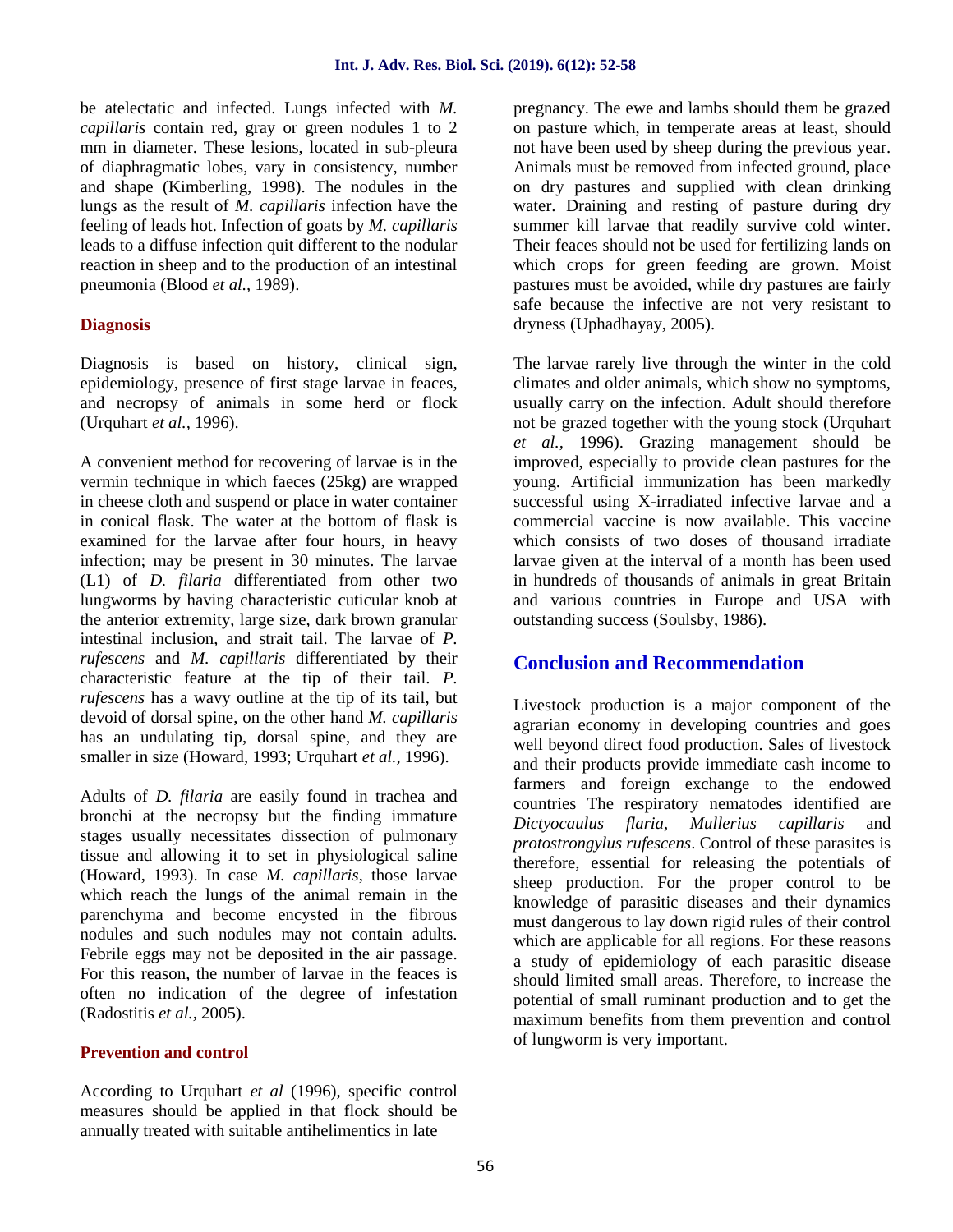Therefore, based on the present findings, the following recommendations are forwarded;

\* Regular strategic deworming of the whole flock with broad spectrum antihelimentics should be undertaken.

 $\triangle$  Animals should not be allowed to have access to moist and swampy area.

 Additional shed should be provided to sheep to make well nourished and good body condition.

\* Farmers who keep small ruminants should advise not to keep their sheep in extensive management system.

 $\div$  In the rainy weather conditions are intermediate host, snails and slugs, become active. Therefore, there should be prohibition of sheep to graze early in the morning and evening.

## **References**

- Alemu, S., Essays, G. L., Gelagay, A. and Aschalew, Z., 2006. Study on small ruminants' lungworm in northeastern Ethiopia. *Veterinary parasitology,* **14**(2). Pp. 330-340.
- Alemu, Y. and Merkel, R. C., 2008. *Sheep and goat production Hand Book for Ethiopia*: Ethiopia sheep and goat productivity improvement program, Pp. 38-41.
- Atesmachew, B., Grima, T., Kaisonder, D. and Y ilma, J., 2006. Comparative assessment of forage and livestock density in Tekeze river basin: in Ethiopia *vet journal,* **10**(2), Addis Abeba, Ehiopia. PP. 22- 38.
- Ayalew, L., Frechette, L., Mola, R. and Bearegard, C., 1995. Seasonal fluctuation and inhibited developments of populations of *Dictyocaulus filaria* in Ewes and Lambs*. J. med*, **96**(38). Pp. 44- 54.
- Bekele, M. and Abu, A., 2011. Ovine Lungworms in Tiyo District, Southern Ethiopia: Prevalence, Effect of Altitude and Major Host Related Risk Factors; *Global Veterinarian 7*(3): pp. 219-225.
- Bekele, M., Fesseha, G. And Shibru, T., 1981. Observation of *D. filaria* in Wolo And Arsi Administrative Region of Ethiopia. *J. agric. Sci*. **3**(21):75.
- Beyene, D., Nigussie, N., Ayana, D. And Abunna, F., 2013. The prevalence lungworms in Naturally Infected Sheep of Ambo District, Oromia, Ethiopia, and *Global Veterinarian* **10**(1): pp. 93- 98.
- Blood, D. C., Radostitis, O, M. And Gray C. C., 1989. *Veterinary medicine, a text book of the disease Of Cattle, Sheep, Pigs, Goats and Horses,* 7<sup>th</sup> ed. Balilliere Tindal.
- Brook, L., Fesseha, G. And Shibru, T., 1986*.* The seasonal occurrence of *Dictyocaulus filaria* in four selected sites of Ethiopia, *K. Sci,* **9**(12). Pp. 25-38.
- Charles, M. H., 1998*. Diagnostic veterinary parasitology*. 2<sup>nd</sup> ed. St. Louis: Elsevier science. Pp. 55-80.
- Craig, T. M., 1994. Epidemiology of internal parasites, effect of climate and host on reproductive cycles in parasites survival. In: small ruminants for the mixed animals practitioner, western conferences, Lasvegas, Nevada.
- Desalegn, L., 1999. Proceeding of the  $13<sup>th</sup>$  conferences of Ethiopian Veterinary Association. Pp. 1035- 1050.
- Fletcher, I. C. And Zelalem, A., 1993. Small ruminant's productivity in Central Ethiopia mixed farming system. In: proceedings of the  $4<sup>th</sup>$  national livestock improvement conference, 13-15 November, IAR, Addis Ababa, Ethiopia.
- FOA (Jorgen Hansen Brain Perry), 1994. The Epidemiology, Diagnosis And Control of helminthes parasites of ruminants, printed by ILCA, Addis Ababa Ethiopia. Pp. 25-28.
- Fraser, C. M., 1991. The Merk Veterinary Manual. *A hand book of diagnosis, therapy and disease prevention and control for the veterinarians.* 7<sup>th</sup> ed. Merk and co., Inc. Rahway, Nit, USA.
- Frewengel, S., 1995. Prevalence of ovine Dictyocaulosis in and around Mekele, Tigray, Ethiopia, in DVM thesis, FVM, Addis Ababa University, Debrezeit, Ethiopia. Pp. 25
- Gabreyohannes, M., Alemu, T. and Kebede, E., 2013. Prevalence of ovine lungworms in Mekedella Woreda, Ethiopia. *J. anim*. *Prod. Adv*. **3**(6).
- Hansen. And perry., 1994. The epidemiology, diagnosis and control of helimenth parasites of ruminants. Nairobi, Kenya: ILRAD. Pp. 38.
- Howard, J. L., 1993. Current veterinary therapy. Food animal practices.  $3<sup>rd</sup>$ . WB. Company, Harcourt, Brace, Jovanovich, Inc. Philadelphia, Pp. 673-674.
- ILCA (International Livestock center for Africa),1995. Annual report and program highlands. ILCA, Addis Ababa, Ethiopia. Pp. 29-31.
- Johnstone, C., 1998. Parasites and parasitic diseases of domestic animals. University of Pennyslvania.
- Kahn, C. M., 2005. *The merk veterinary manual*.  $10^{th}$ ed. White House Station, N. J., USA. Merk And Co,Inc. Pp. 270-280.